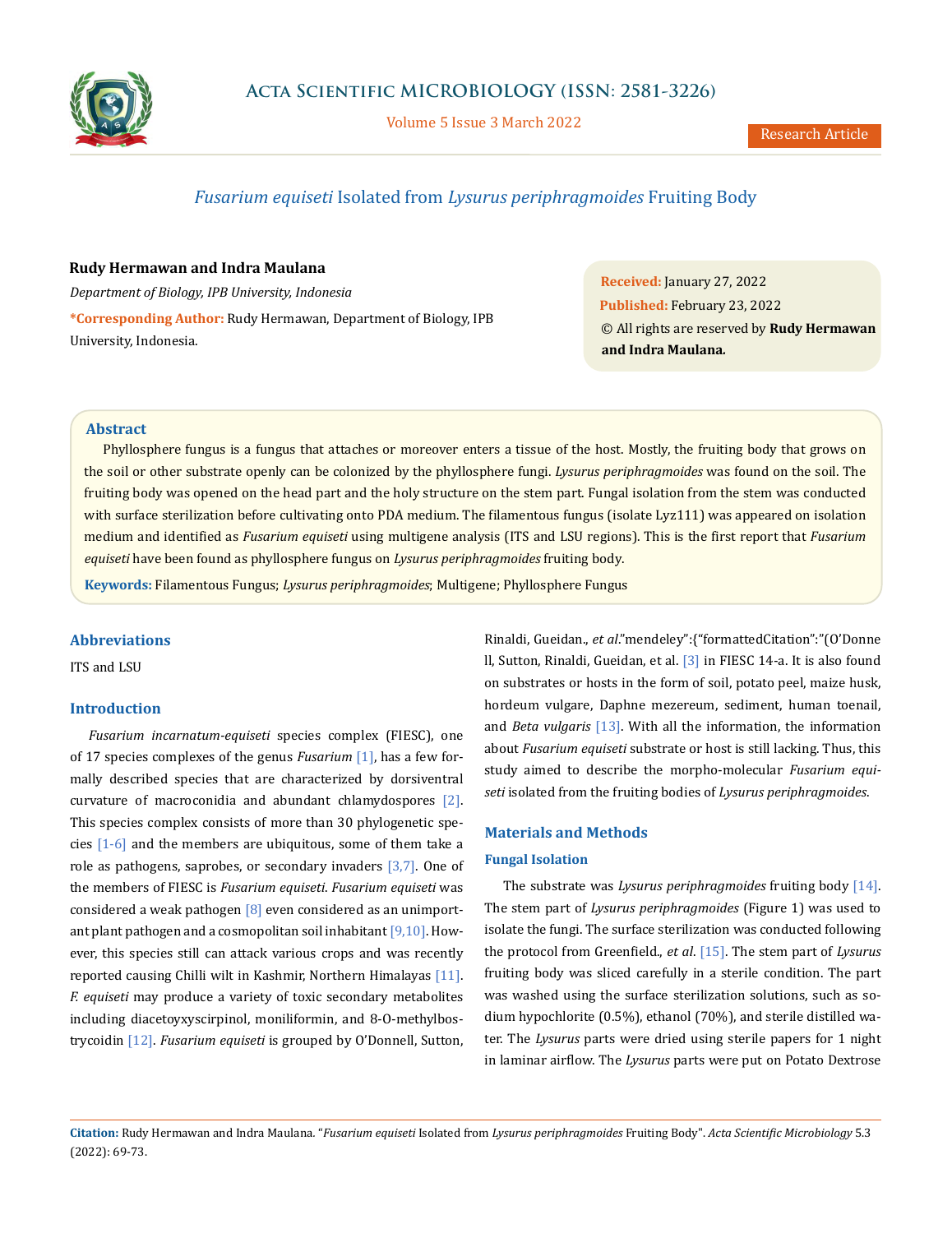Agar (PDA) with modification as half potato composition of usual composition. The tissues were incubated at 28 C for 4 - 7 days. The mycelia that grew on the medium was transferred into a fresh PDA (normal composition).

#### **Morphological identification**

The mycelium was observed in the PDA medium. The characters such as spore, somatic hyphae, and colony appearance were observed using microscope binocular microscope cs22LED. All characters looked like Hypomycetes fungi or Mitosporic Fungi. Therefore, the morphological identification used special literature book as mitosporic fungi identification book from Kiffer and Morelet [16].

#### **Molecular Identification**

The fungal genomic DNA was extracted using the DNA extraction protocol in Hermawan., *et al*. [17]. The cetyltrimethyl-ammonium bromide (CTAB) solution was used in this study as a lysis solution. The quality and concentration of the DNA were measured using a spectrophotometer nanodrop. The good quality DNA was used to be continued for amplification. The concentration was around  $100$  ng/ $\mu$ l. Then, the DNA was amplified using two primers, i.e. internal transcribed spacer (ITS) and large subunit (LSU). The ITS primers were ITS 4 (5'-TCC TCC GCT TAT TGA TAT GC-3') and ITS 5 (5'-GGA AGT AAA AGT CGT AAC AAG G-3'). The LSU primers were LR0R (5'-GTA CCC GCT GAA CTT AAG C-3') and LR5 (5'-ATC CTG AGG GAA ACT TC-3'). PCR amplification was conducted in a 40 μL total reaction. The PCR mixture was composed as 20 μL PCR mix of 2X Kappa Fast 2G, 2 μL of 10 pmol of each primer, 4 μL 100 ng template DNA, and 12  $\mu$ L ddH<sub>2</sub>O. A Thermoline PCR was used for the DNA amplification. The PCR condition was set as follows: initial denaturation at 94°C for 2 minutes, denaturation at 94°C for 45 seconds, annealing at 55°C (for ITS primer) or 56°C (for LSU primer) for 1 minute, extension at 72°C for 1 minute, and the final extension at 72°C for 10 minutes. The cycles from denaturation to the extension were repeated for 30 cycles. The amplicon was estimated on 1% agarose gels and visualized by the Gel DocTM XR



**Figure 1:** Stem part of *Lysurus periphragmoides* fruiting body.

system. PCR products were sent to the 1st Base Malaysia company for sequencing using Sanger dideoxy method.

The sequences were assembled using the ChromasPro application. The assembled sequences were deposited into GenBank [\(https://www.ncbi.nlm.nih.gov/\)](https://www.ncbi.nlm.nih.gov/). The sequences were continued to do Basic Local Alignment Search Tool (BLAST) using the NCBI website. The genera will be shown after the BLAST processing. Then, all sequences of Fusarium species (Table 1) were downloaded using current literatures as sequence references [18,19]. Multigene analyses were used to build the phylogenetic tree. The genes of sequences were compiled using MEGA X software which the ITS gene as the first gene and the LSU gene as the second gene. The compiled genes were processed in Clustal X software to get the Phyllip format file [20]. The phylogenetic tree reconstruction used Randomized Axelerated Maximum Likelihood (RAxML) Black Box was generated on CIPRES [21]. The Bootstrap analyses as 1000 replications were used in this phylogenetic tree reconstruction. The Bootstrap (BS) value  $\geq$  75 was shown on the branch.

| <b>Species</b>        | <b>Isolate Code</b> | <b>GenBank Accession Number</b> |            |
|-----------------------|---------------------|---------------------------------|------------|
|                       |                     | <b>ITS</b>                      | <b>LSU</b> |
| Aspergillus niger     | DAOM 221143         | IN942866                        | IN938930   |
| Fuasrium proliferatum | CBS 143592          | LT970804                        | LT970804   |
| Fusarium acuminatum   | CBS 143612          | LT970802                        | LT970802   |
| Fusarium equiseti     | CBS 307.94          | MH862468                        | MH874117   |

**Citation:** Rudy Hermawan and Indra Maulana*.* "*Fusarium equiseti* Isolated from *Lysurus periphragmoides* Fruiting Body". *Acta Scientific Microbiology* 5.3 (2022): 69-73.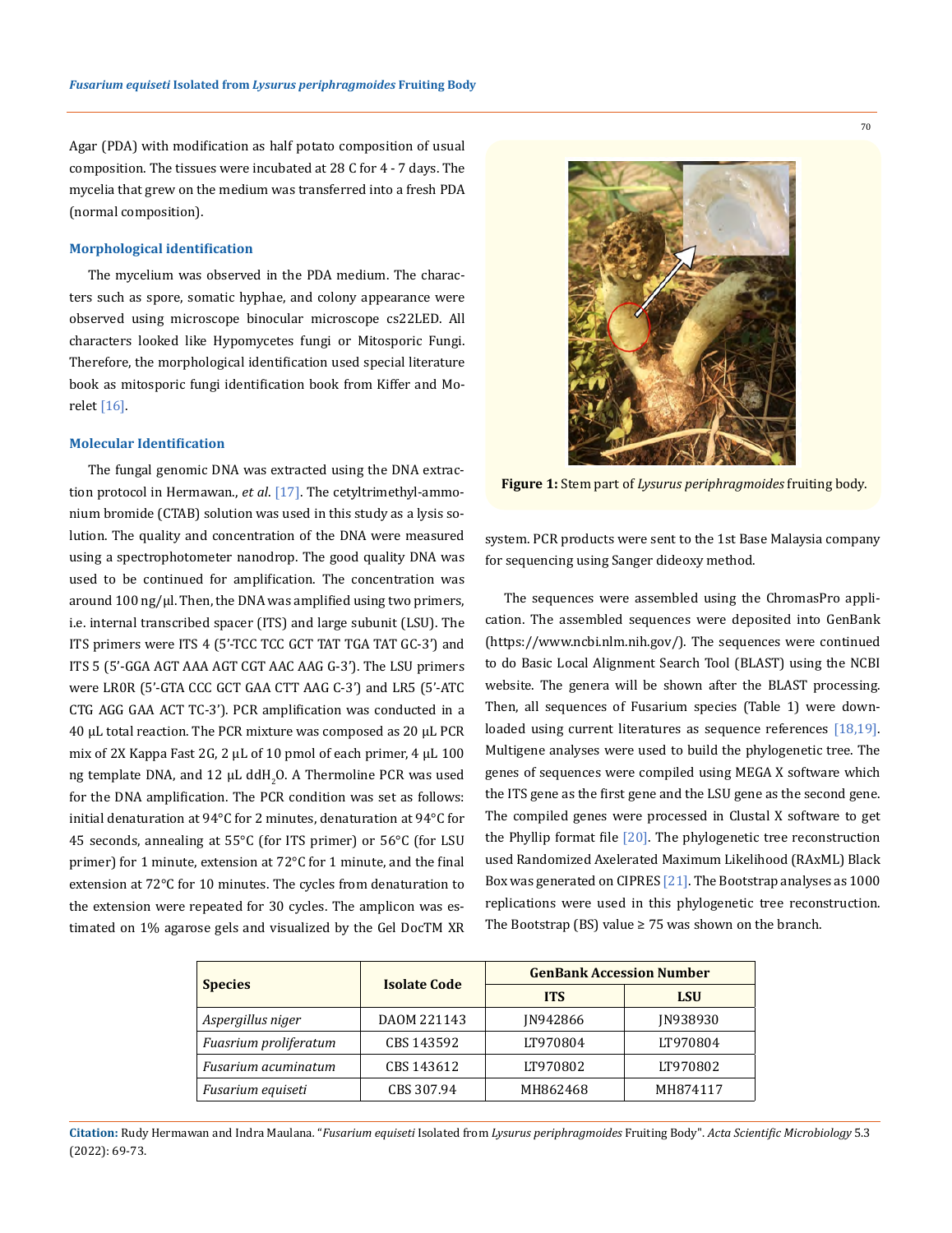| CBS 219.63        | MH858268 | MH869877 |
|-------------------|----------|----------|
| CBS 126202        | MH864013 | MH875469 |
| Lvz111            | OM345041 | OM345040 |
| CBS 143610        | LT970824 | LT970824 |
| CBS 143609        | LT970823 | LT970823 |
| CBS 143608        | LT970821 | LT970821 |
| CBS 143611        | LT970822 | LT970822 |
| CBS 143607        | LT970803 | LT970803 |
| SIB143            | LC633891 | LC633904 |
| <b>SIB232</b>     | LC633892 | LC633905 |
| CBS 143594        | LT970805 | LT970805 |
| CBS 143599        | LT970806 | LT970806 |
| SIB222            | LC633898 | LC633911 |
| SIB243            | LC633899 | LC633912 |
| SIB <sub>62</sub> | LC633897 | LC633910 |
|                   |          |          |

**Table 1:** Species, Isolate Code and GenBank Acc. Number in this study.

## **Results and Discussion**

Isolate Lyz111 was identified as Fusoid fungal group based on the morphological observation (Figure 2). The colony was cottony and whitish milk color. The spore mass looks like pale cream to dark brown. The isolate forms a pale brown to dark brown pigment on PDA medium. The macroconidia were observed on the PDA medium. The microconidia were not observed until 30 day-incubated days. The macroconidium was fusoid shape with 4 to 6 septate. Macroconidium was smooth on the surface and hyaline. Clamydospore was observed when the incubation age was in 21 days more. The macroconidium was  $4.2$ -4.6  $\mu$ m in width and 25.2-30.4  $\mu$ m in length. The isolate Lyz111 was isolated by Rudy Hermawan. The Lyz 111 GenBank accession numbers were OM345041 for ITS gene and OM345040 for LSU gene.



**Figure 2:** Fusarium Lyz111 isolate on PDA medium for 7 days incubation. (A) Colony on 6 cm diam. Petri Dish; (B; C) macroconidia. Scale bars: (B) 30 µm; (C) 5 µm.

Based on the morphological observation, the spore had the fusoid shape. It can be known as the Fusarium as one of the possible genera for the Lyz111 scientific name. To identify the *Fusarium* until species, recently it needs more than one gene [18,19,22,23]. Internal Transcribed Spacer (ITS) is the popular and important gene to identify the micro-fungal species [24]. This study used ITS as the first identification gene, then Large Subunit (LSU) as the second gene. The LSU gene was used in Hermawan and Khairillah [20] to identify the *Xylaria*. But the result of them showed that the LSU gene was not enough strong to identify their fungus until the species name. In our study, we combined the ITS and LSU to make a multigene phylogenetic tree.

The multigene phylogenetic tree of *Fusarium* species including the Lyz111 isolate (Figure 3) showed that the Lyz111 isolate was identified as *Fusarium equiseti* with 77 BS value. This value is enough strong to make the Lyz111 isolate as *Fusarium equiseti* clade. The sister clade of *Fusarium equiseti* is *Fusarium oxysporum*. The molecular identification of *Fusarium* was popular to use many genes for species identification, such as Elongation Factor (Tef), Large Subunit (LSU), RNA polymerase II gene (RPB2), Calmodulin (CAM), and Internal Transcribed Spacer (ITS) [18,19,22,23]. The multigene analysis can show the strong clade structure among the species if as compared with the single-gene analysis.

**Citation:** Rudy Hermawan and Indra Maulana*.* "*Fusarium equiseti* Isolated from *Lysurus periphragmoides* Fruiting Body". *Acta Scientific Microbiology* 5.3 (2022): 69-73.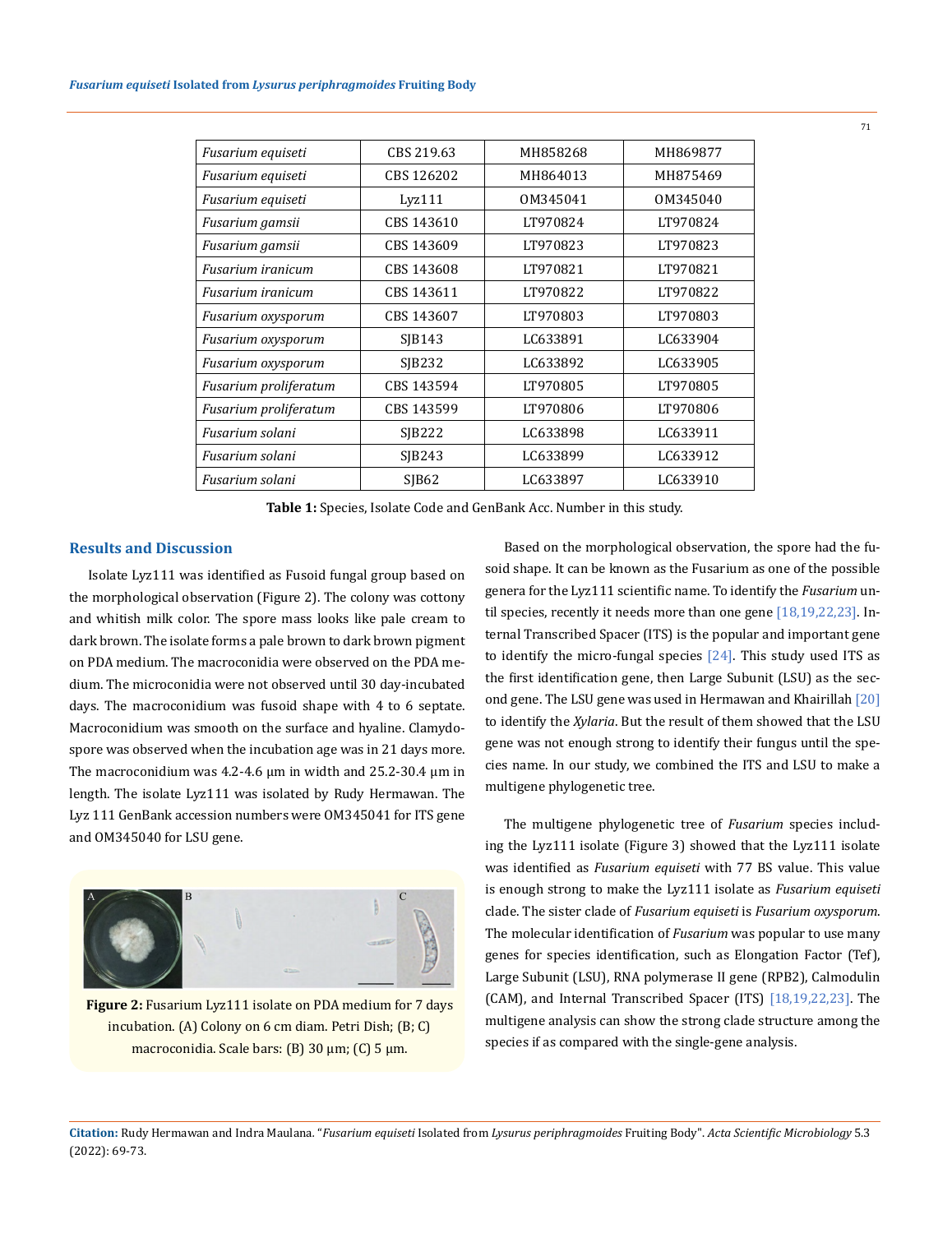



The isolate Lyz111 as *Fusarium equiseti* could not produce the microconidia on PDA medium. This is supported by the description from Leslie and Summerell [2]. Distinctive from other *F*. *equiseti* from Hami., *et al*. [11] that can produce microconidia on PDA medium. *Fusarium equiseti* is a cosmopolitan soil that can inhabit some organisms from soil habitat. Therefore, it is possible for *Lysurus* species is colonized or attached by *F. equiseti*. Some organisms were also potentially infected by *F. equiseti*, such as animal. *F. equiseti* is reported can cause some poisoning cases to cattle, chickens, ducklings, guinea pigs, mice, pigeons, pigs, rabbits, and rats  $[25]$ . Some studies described the toxins that can be produced by *F. equiseti*, such as butanolide [25], beauvericin [26], equisetin [25,27], fusarochromanone [28], and zearalenone (25 Marasas., *et al*.).

In the plant, *F. equiseti* can be as a saprophytic fungus in root, stem base, and seed part [2]. However, in this study the *F. equiseti* Lyz111 isolate was found as the phyllosphere fungi in other fungus (*L. periphragmoides*). This is the first record in *F. equiseti* ecological characteristic. But the role as phyllosphere fungus in other fungus does not investigate more comprehensive in this study. The role can be a saprophytic, pathogenic, or moreover as endophytic fungus. The continued research about this role is needed to confirm it sooner.

The main purpose for this isolation is to get the *Lysurus* mycelium in culture medium. But as a result, the *Lysurus* cannot isolate successfully. The *Fusarium equiseti* colonies were appeared in our replication and repetition of isolation. The *Fusarium* was easy to grow faster than the main fungus (*Lysurus*). Despite the surface sterilization was conducted to minimize the phyllosphere microorganisms harboring during the isolation process. The *Fusarium equiseti* might enter the *Lysurus* stem tissue. So, the *Fusarium* can be survived and isolated into the medium after surface sterilization. Another mushroom such as *Xylaria*, Hermawan, Safitri., *et al*. [21] also reported that micro-fungus as *Neopestalotiopsis zimbabwana* colonized the stromata even the surface sterilization done.

### **Conclusion**

Isolate Lyz111 isolated from *Lysurus periphragmoides* stem part was identified as *Fusarium equiseti* by multigene analysis and supported by morphological identification. This is the first report that *F. equiseti* was found in *L. periphragmoides* fruiting body as phyllosphere fungus.

# **Bibliography**

- 1. Wang M M., *et al*[. "Fusarium Incarnatum-Equiseti Complex](https://www.ingentaconnect.com/content/nhn/pimj/2019/00000043/00000001/art00004;jsessionid=b1nta1feo9qlh.x-ic-live-03)  from China". *Persoonia* [43 \(2019\): 70-89.](https://www.ingentaconnect.com/content/nhn/pimj/2019/00000043/00000001/art00004;jsessionid=b1nta1feo9qlh.x-ic-live-03)
- 2. Leslie John F and Brett A Summerell. "The Fusarium Laboratory Manual". Blackwell Publisher (2006).
- 3. O'Donnell., *et al*[. "Novel Multilocus Sequence Typing Scheme](https://journals.asm.org/doi/10.1128/JCM.01616-09)  [Reveals High Genetic Diversity of Human Pathogenic Mem](https://journals.asm.org/doi/10.1128/JCM.01616-09)[bers of the Fusarium Incarnatum-F. Equiseti and F. Chlamydo](https://journals.asm.org/doi/10.1128/JCM.01616-09)[sporum Species Complexes within the United States".](https://journals.asm.org/doi/10.1128/JCM.01616-09) *Journal of Clinical Microbiology* [47.12 \(2009\): 3851-3861.](https://journals.asm.org/doi/10.1128/JCM.01616-09)
- 4. O'Donnell., *et al*[. "Internet-Accessible DNA Sequence Database](https://journals.asm.org/doi/10.1128/JCM.00989-10)  [for Identifying Fusaria from Human and Animal Infections".](https://journals.asm.org/doi/10.1128/JCM.00989-10)  *[Journal of Clinical Microbiology](https://journals.asm.org/doi/10.1128/JCM.00989-10)* 48.10 (2010): 3708-3718.
- 5. Villani Alessandra., *et al*[. "A Polyphasic Approach for Charac](https://pubmed.ncbi.nlm.nih.gov/27376677/)[terization of a Collection of Cereal Isolates of the Fusarium](https://pubmed.ncbi.nlm.nih.gov/27376677/)  [Incarnatum-Equiseti Species Complex".](https://pubmed.ncbi.nlm.nih.gov/27376677/) *International Journal [of Food Microbiology](https://pubmed.ncbi.nlm.nih.gov/27376677/)* 234 (2016): 24-35.
- 6. Maryani N., *et al*[. "Phylogeny and Genetic Diversity of Banana](https://www.sciencedirect.com/science/article/pii/S0166061618300307)  [Fusarium Wilt Pathogen Fusarium Oxyxporum f.Sp. Cubense](https://www.sciencedirect.com/science/article/pii/S0166061618300307)  [in the Indonesian Centre of Origin".](https://www.sciencedirect.com/science/article/pii/S0166061618300307) *Studies in Mycology* 92 [\(2019\): 155-194.](https://www.sciencedirect.com/science/article/pii/S0166061618300307)
- 7. Sandoval-Denis M., *et al*[. "Symptomatic Citrus Trees Reveal a](https://www.ingentaconnect.com/content/nhn/pimj/2018/00000040/00000001/art00002)  [New Pathogenic Lineage in Fusarium and Two New Neocos](https://www.ingentaconnect.com/content/nhn/pimj/2018/00000040/00000001/art00002)mospora Species". *Persoonia* [40.1 \(2018\): 1-25.](https://www.ingentaconnect.com/content/nhn/pimj/2018/00000040/00000001/art00002)

72

**Citation:** Rudy Hermawan and Indra Maulana*.* "*Fusarium equiseti* Isolated from *Lysurus periphragmoides* Fruiting Body". *Acta Scientific Microbiology* 5.3 (2022): 69-73.